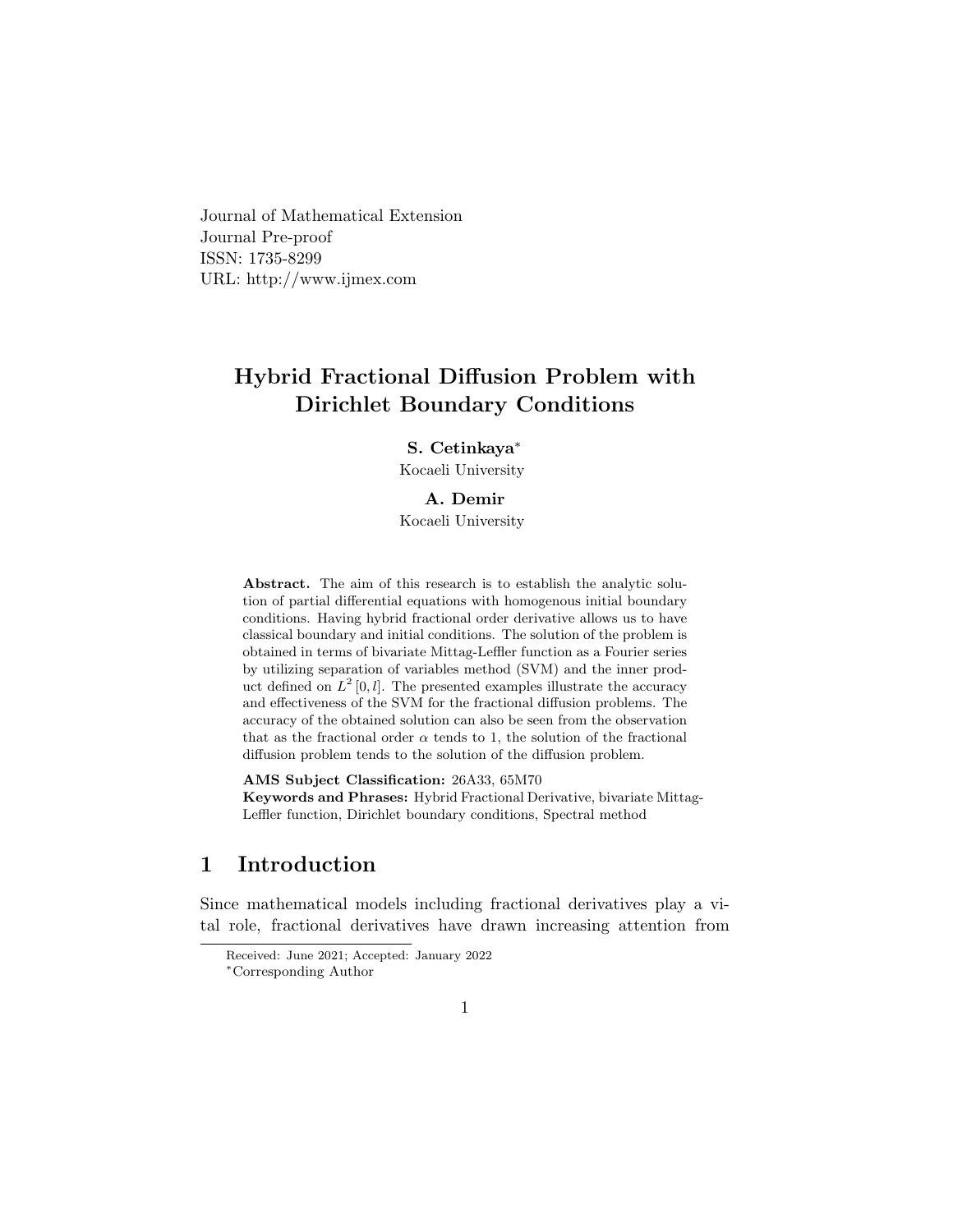many researchers in various branches of science. Therefore, there are many different fractional derivatives such as Caputo, Riemann-Liouville, Atangana-Baleanu defined as follows [\[17\]](#page-13-0):

<span id="page-1-0"></span>The Caputo fractional derivative of order  $q$  is defined as

$$
D^{q}u(t) = \frac{1}{\Gamma(n-q)} \int_{t_0}^{t} (t-s)^{n-q-1} u^{(n)}(s) ds, t \in [t_0, t_0 + T]
$$
  
where  $u^{(n)}(t) = \frac{d^{n}u}{dt^{n}}, n-1 < q < n$ .

The Riemann-Liouville fractional derivative of order  $q$  is defined as

$$
D^{q}u(t) = \frac{1}{\Gamma(n-q)} \frac{d^{n}}{dt^{n}} \int_{t_{0}}^{t} (t-s)^{n-q-1} u(s) ds, t \in [t_{0}, t_{0} + T]
$$

where  $n-1 < q < n$ .

However these fractional derivatives do not satisfy the most important properties of the ordinary derivative, which leads to many difficulties in analyzing or obtaining the solution of fractional mathematical models.

As a result, many scientists focus on defining new fractional derivatives to cover the setbacks of the defined ones. Moreover, the success of mathematical modelling of systems or processes depends on the fractional derivative it involves, since the correct choice of the fractional derivative allows us to model the real data of systems or processes accurately. In order to the define new fractional derivatives, various methods exist, and these are classified based on their features and formation such as non-local fractional derivatives and local fractional derivatives. The constant proportional Caputo hybrid operator is a newly defined fractional derivative that is a combination of the Caputo derivative and the proportional derivative and is defined as:

$$
{}_{0}^{CPC}D_{t}^{\alpha}f(t) = \frac{1}{\Gamma(1-\alpha)} \int_{0}^{t} (K_{1}(\alpha) f(\tau) + K_{0}(\alpha) f'(\tau)) (t-\tau)^{-\alpha} d\tau
$$
  
=  $K_{1}(\alpha) {}_{0}^{RL}I_{t}^{1-\alpha} f(t) + K_{0}(\alpha) {}_{0}^{C}D_{t}^{\alpha} f(t)$ 

where the functions  $K_0$  and  $K_1$  satisfy certain properties in terms of limit  $[4]$ . The domain of this operator contains functions f on positive reals such that f and its derivative  $f'$  are locally  $L^1$  functions.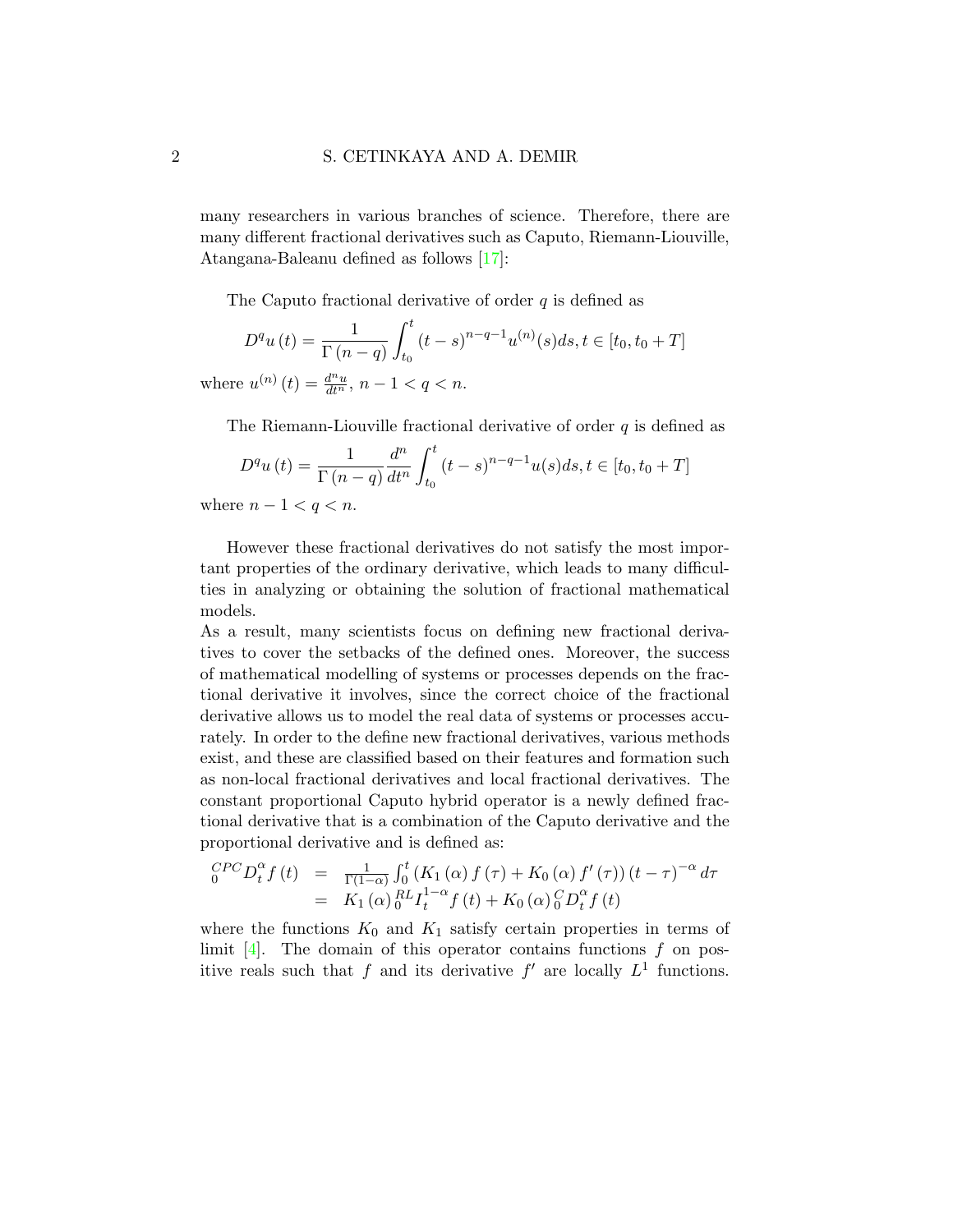Moreover,  ${}_{0}^{RL}I_t^{\alpha}$  $_t^\alpha$  and  $_O^CD_t^\alpha$  $\frac{a}{t}$  represent the Riemann–Liouville integral and Caputo derivative, respectively.Note that this hybrid fractional operator can be enounced as a linear combination of the Caputo fractional derivative and the Riemann–Liouville fractional integral. Notice that the constant proportional Caputo hybrid operator is obtained by adding a non-locality property to a proportional derivative operator, which allows us to model processes with non-local behaviour more efficiently which is the most important advantage of it. The non-locality property of the constant proportional Caputo hybrid operator is a result of the Riemann-Liouville integral which is defined as:

The Riemann-Liouville time-fractional integral of a real valued function  $u(x, t)$  is defined as

$$
I_t^{\alpha}u(x,t) = \frac{1}{\Gamma(\alpha)} \int_0^t (t-s)^{\alpha-1} u(x,s)ds
$$

where  $\alpha > 0$  denotes the order of the integral.

This new fractional derivative have been drawing the attention of many researchers in various branches of science. As a result, there is a substantial amount of study in the literature such as on the hybrid fractional derivative  $[14, 23, 24, 15, 3]$  $[14, 23, 24, 15, 3]$  $[14, 23, 24, 15, 3]$  $[14, 23, 24, 15, 3]$  $[14, 23, 24, 15, 3]$  $[14, 23, 24, 15, 3]$  $[14, 23, 24, 15, 3]$  $[14, 23, 24, 15, 3]$ , heat and mass transportation  $[2]$ , dynamics of processes [\[1\]](#page-11-1), fractional Schrodinger and Bogoyavlenskii equations [\[20\]](#page-14-2), Modified Zakharov-Kuznetsov equation [\[16,](#page-13-3) [22\]](#page-14-3) and Konopelchenko-Dubrovsky and Kadomtsev-Petviashvili equations [\[21\]](#page-14-4).

The choice of functions  $K_0$  and  $K_1$  included in the definition of the constant proportional Caputo hybrid operator motivates us to analyze the solution of fractional diffusion equations with initial and boundary conditions for various functions  $K_0$  and  $K_1$  and compare them. In this study, we focus on obtaining the solution of the following fractional diffusion equation with various the constant proportional Caputo hybrid operator by making use of the SVM:

$$
{}_{0}^{CPC}D_{\alpha}^{1} f(t) = (1 - \alpha) \, {}_{0}^{RL}I_{t}^{1 - \alpha} f(t) + \alpha_{0}^{C}D_{t}^{\alpha} f(t),
$$
  

$$
{}_{0}^{CPC}D_{\alpha}^{2} f(t) = (1 - \alpha^{2}) \, {}_{0}^{RL}I_{t}^{1 - \alpha} f(t) + \alpha^{2}_{0}D_{t}^{\alpha} f(t).
$$

where  $0 < \alpha < 1, 0 \le x \le l$ ,  $0 \le t \le T$ . Here we use the following forms of the proportional derivatives: We especially consider the following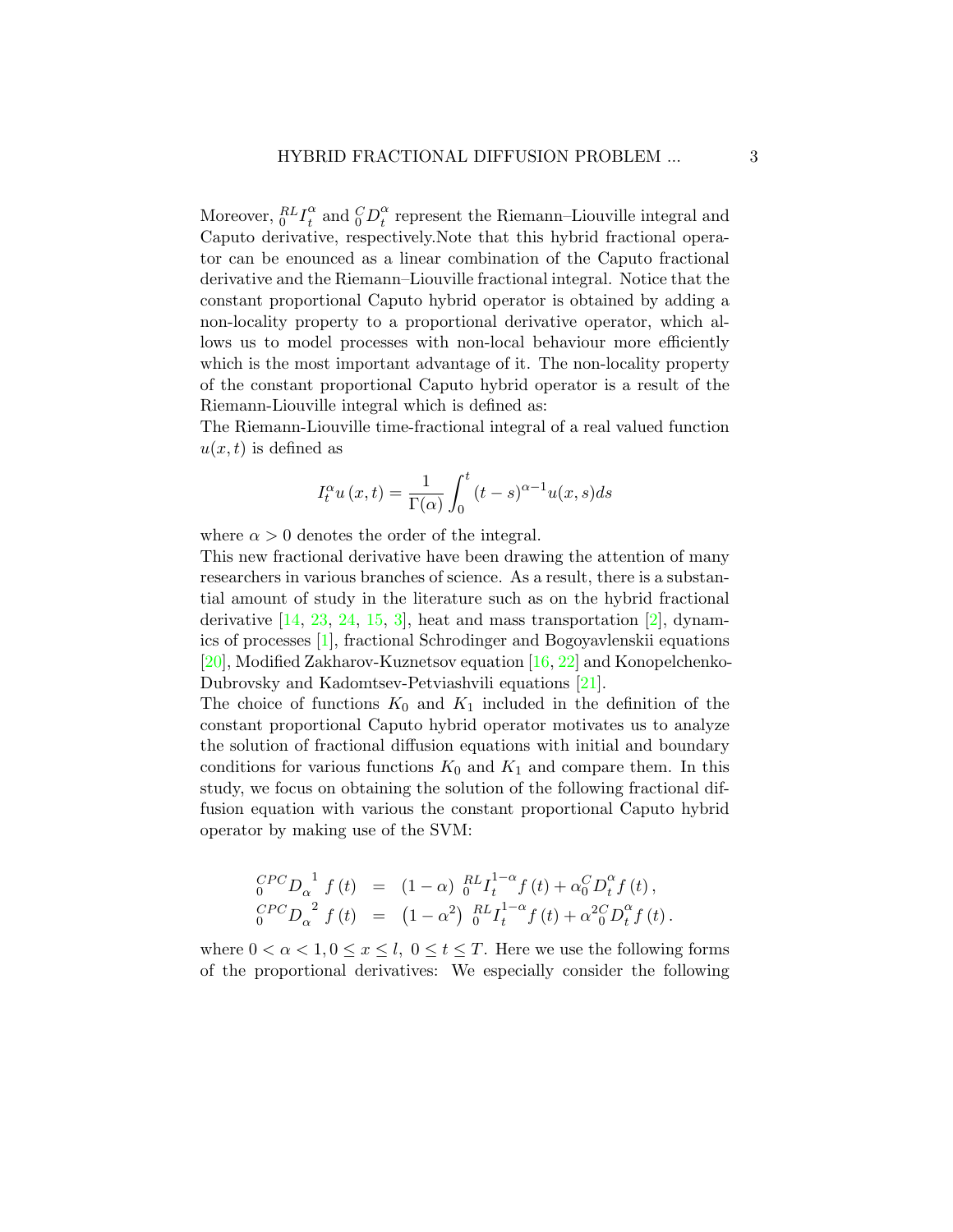ones:

$$
{}_{0}^{CPC}D_{\alpha}^{1} f(t) = (1 - \alpha) \, {}_{0}^{RL}I_{t}^{1 - \alpha} f(t) + \alpha_{0}^{C}D_{t}^{\alpha} f(t),
$$
  

$$
{}_{0}^{CPC}D_{\alpha}^{2} f(t) = (1 - \alpha^{2}) \, {}_{0}^{RL}I_{t}^{1 - \alpha} f(t) + \alpha^{2}_{0}D_{t}^{\alpha} f(t).
$$

The novelty of this study is the application of the SVM to a time fractional diffusion equation including the constant proportional Caputo hybrid derivative operator. As a result, the implementation of this method and its effectiveness and accuracy are presented explicitly.

From a physical aspect, the intrinsic nature of the physical system can be reflected to the mathematical model of the system by using fractional derivatives. Therefore, the solution of the fractional mathematical model is in excellent agreement with the predictions and experimental measurement of it. The systems whose behaviour is non-local can be modelled better by fractional mathematical models, and the degree of its nonlocality can be arranged by the order of fractional derivative. In order to analyze the diffusion in a non-homogenous medium that has memory effects, it is better to analyze the solution of the fractional mathematical model for this diffusion. As a result, in order to model a process, the correct choice of fractional derivative and its order must be determined. In the mathematical modelling of a diffusion problem for different matters such as liquid, gas and temperature, the suitable fractional order  $\alpha$  is chosen, since the diffusion coefficient depends on the order  $\alpha$  of fractional derivative [\[5\]](#page-12-2). This mathematical modelling describes the behaviour of matter in a phase. There is a vast amount of published work on the diffusion of various matters in science, especially in fluid mechanics and gas dynamics  $[6, 7, 8, 9, 10, 11, 12, 18, 13]$  $[6, 7, 8, 9, 10, 11, 12, 18, 13]$  $[6, 7, 8, 9, 10, 11, 12, 18, 13]$  $[6, 7, 8, 9, 10, 11, 12, 18, 13]$  $[6, 7, 8, 9, 10, 11, 12, 18, 13]$  $[6, 7, 8, 9, 10, 11, 12, 18, 13]$  $[6, 7, 8, 9, 10, 11, 12, 18, 13]$  $[6, 7, 8, 9, 10, 11, 12, 18, 13]$  $[6, 7, 8, 9, 10, 11, 12, 18, 13]$  $[6, 7, 8, 9, 10, 11, 12, 18, 13]$  $[6, 7, 8, 9, 10, 11, 12, 18, 13]$  $[6, 7, 8, 9, 10, 11, 12, 18, 13]$  $[6, 7, 8, 9, 10, 11, 12, 18, 13]$  $[6, 7, 8, 9, 10, 11, 12, 18, 13]$  $[6, 7, 8, 9, 10, 11, 12, 18, 13]$  $[6, 7, 8, 9, 10, 11, 12, 18, 13]$ . From this aspect, the analysis of this problem plays an important role in its application. Moreover, sub-diffusion cases for which  $0 < \alpha < 1$  are under consideration. The solution of the fractional mathematical model of sub-diffusion cases behaves much slower than the solution of the integer-order mathematical model unlike the fractional mathematical model for super-diffusion [\[19\]](#page-13-8).

The focus of the current work is to establish the solutions of the following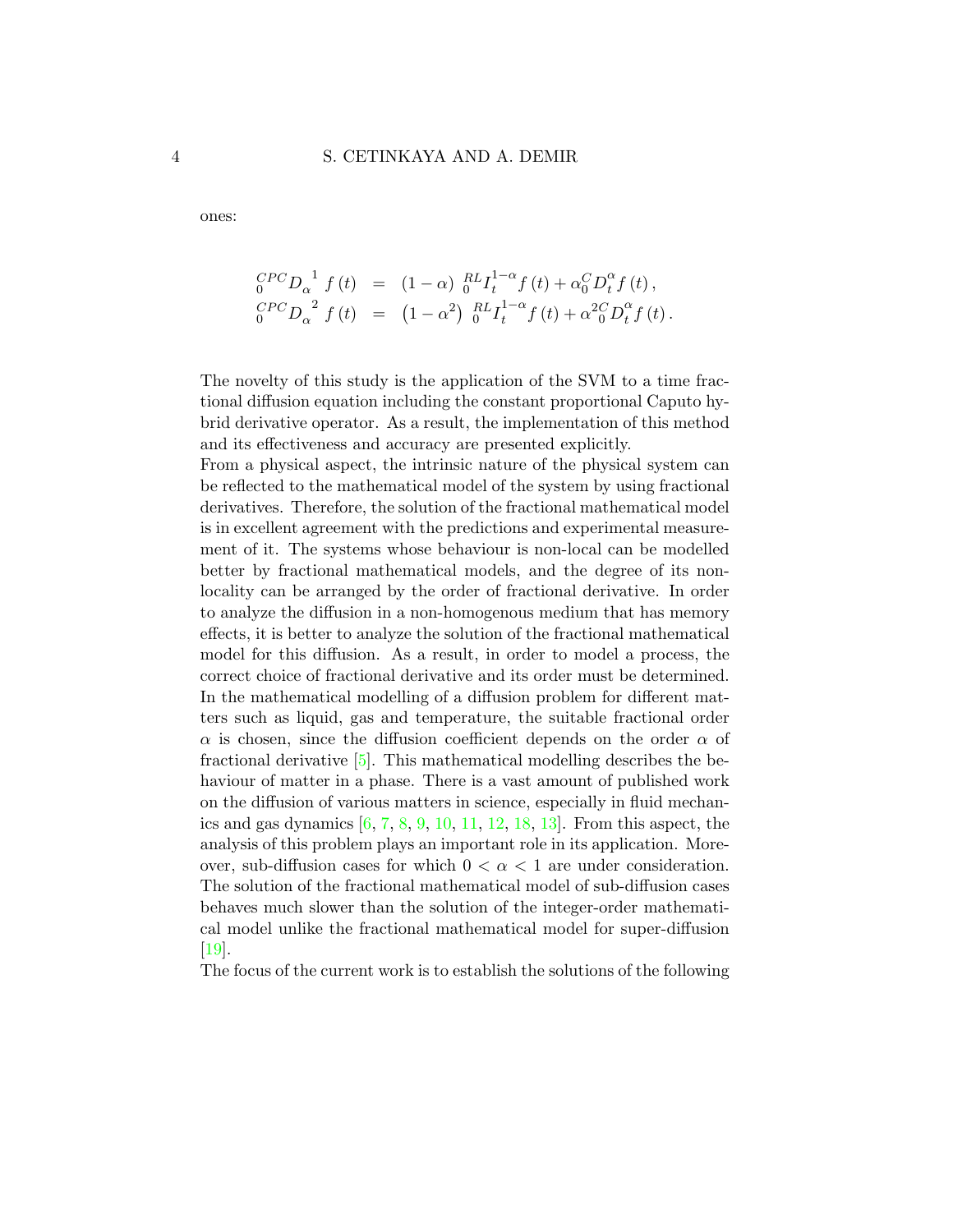problem:

$$
{}_{0}^{CPC}D_{t}^{\alpha}u(x,t) = \gamma^{2}u_{xx}(x,t), \qquad (1)
$$

$$
u(0,t) = u(l,t) = 0,
$$
\n(2)

$$
u(x,0) = f(x) \tag{3}
$$

where  $0 < \alpha < 1, 0 \leq x \leq l, 0 \leq t \leq T, \gamma \in \mathbb{R}$ .

### 2 Main Results

The analytic form of the solution for the problem  $(1)-(3)$  $(1)-(3)$  is established by employing the well known method SVM.

<span id="page-4-0"></span>
$$
u(x, t; \alpha) = X(x) T(t; \alpha)
$$
\n<sup>(4)</sup>

where  $0 \leq x \leq l, 0 \leq t \leq T$ .

Utilizing  $(4)$  in  $(1)$  and arranging leads to the following:

<span id="page-4-1"></span>
$$
\frac{{}_0^{CPC}D_t^{\alpha}(T(t;\alpha))}{T(t;\alpha)} = \gamma^2 \frac{X''(x)}{X(x)} = -\lambda^2.
$$
\n(5)

Taking the right hand side of equation [\(5\)](#page-4-1) and related boundary conditions [\(2\)](#page-1-0) into account the following problem is obtained:

<span id="page-4-2"></span>
$$
X''(x) + \lambda^2 X(x) = 0,\t\t(6)
$$

$$
X(0) = X(l) = 0\tag{7}
$$

which has the solution  $X(x) = e^{rx}$ . As a result, the following characteristic equation is reached  $r^2 + \lambda^2 = 0$ .

Case 1. We have coincident roots  $r_1 = r_2$  which happens when  $\lambda = 0$ . Therefore, the solution of the problem [\(6\)](#page-4-2)-[\(7\)](#page-4-2) becomes  $X(x) = k_1x+k_2$ . The first boundary condition yields  $X(0) = k_2 = 0$  which indicates that  $X(x) = k_1x$ . In a similar manner, utilizing last condition yields  $X(l) = k_1 l = 0 \Rightarrow k_1 = 0$ , leading to  $X(x) = 0$ . Therefore, there is no solution for  $\lambda = 0$ .

Case 2. We have two distinct real roots  $r_1, r_2$  which happens when  $\lambda > 0$ . As a result, the solution of the problem [\(6\)](#page-4-2)-[\(7\)](#page-4-2) becomes  $X(x) = c_1 e^{r_1 x} +$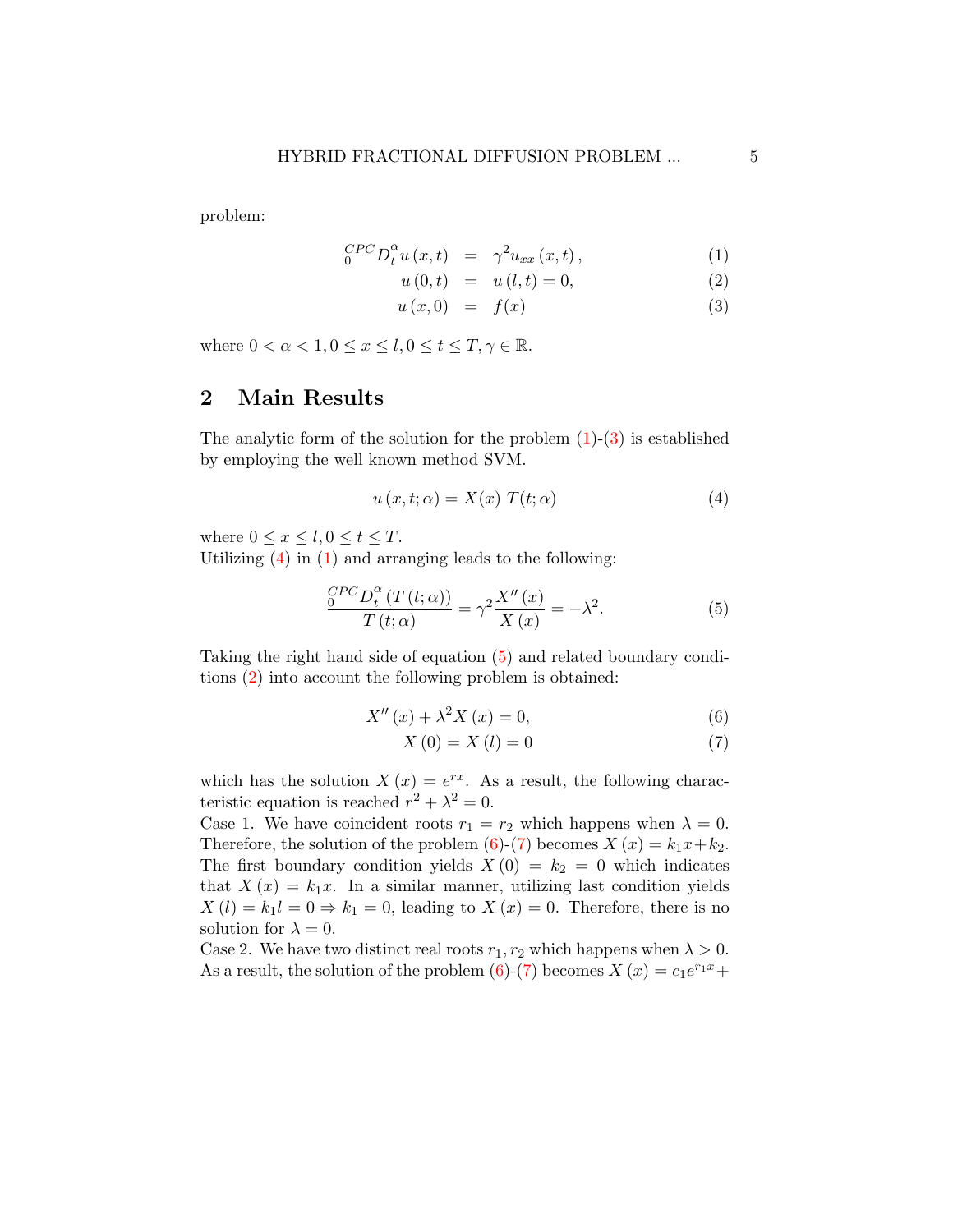$c_2e^{r_2x}$ . By utilizing the first condition, we have  $X(0) = c_1 + c_2 = 0 \Rightarrow$  $c_1 = -c_2$  which leads to the solution  $X(x) = c_1 (e^{r_1 x} - e^{r_2 x})$ . In a similar manner, second boundary condition yields  $X(l) = c_1 (e^{r_1 l} - e^{r_2 l}) =$ 0. Since  $e^{r_1 l} \neq e^{r_2 l}$ , the equation  $X(l) = c_1 (e^{r_1 l} - e^{r_2 l}) = 0$  is satisfied if and only if  $c_1 = 0$  which indicates  $X(x) = 0$ . Therefore, there is no solution for  $\lambda > 0$ .

Case 3. We have two complex roots which happens when  $\lambda < 0$ . Consequently, the solution of the problem  $(6)-(7)$  $(6)-(7)$  becomes  $X(x) =$  $c_1 \cos(\lambda x) + c_2 \sin(\lambda x)$ . Utilization of the first condition allows us to obtain  $X(0) = c_1 = 0$  which leads to the solution  $X(x) = c_2 \sin(\lambda x)$ . In a similar manner, utilization of the last condition yields  $X(l)$  =  $c_2 \sin (\lambda l) = 0$ , indicating that  $\sin (\lambda l) = 0$ . Therefore, the following eigenvalues are obtained:

<span id="page-5-0"></span>
$$
\lambda_n = \frac{w_n}{l}, \lambda_1 < \lambda_2 < \lambda_3 < \dots
$$

where  $w_n = n\pi$  satisfy the equation  $sin(w_n) = 0$ . Therefore, the following solution is established:

$$
X_n(x) = c_2 \sin \left(w_n\left(\frac{x}{l}\right)\right), n = 1, 2, 3, \dots
$$

The other equation in [\(5\)](#page-4-1) with  $\lambda_n$  leads to the following fractional differential equation:

$$
\frac{{}_0^{CPC}D_t^{\alpha} (T\left(t;\alpha\right))}{T\left(t;\alpha\right)} = -\gamma^2 \lambda_n^2
$$

which yields the following solution [\[4\]](#page-12-0)

$$
T_n(t; \alpha) = E_{\alpha, 1, 1}^1\left(\frac{-\gamma^2 \lambda_n^2}{K_0(\alpha)} t^{\alpha}, \frac{-K_1(\alpha)}{K_0(\alpha)} t\right), n = 0, 1, 2, 3, ...
$$

where a bivariate Mittag-Leffler function  $E_{\alpha, \beta, \kappa}^{(\gamma)}(x, y)$  proposed by Özarslan and Kürt  $[14]$ , is represented in double power series as follows:

$$
E_{\alpha,\beta,\ \kappa}^{(\gamma)}(x,y) = \sum_{r=0}^{\infty} \sum_{s=0}^{\infty} \frac{(\gamma)_{r+s}}{\Gamma(\alpha r + \beta s + \kappa)} \frac{x^r}{r!} \frac{y^s}{s!}
$$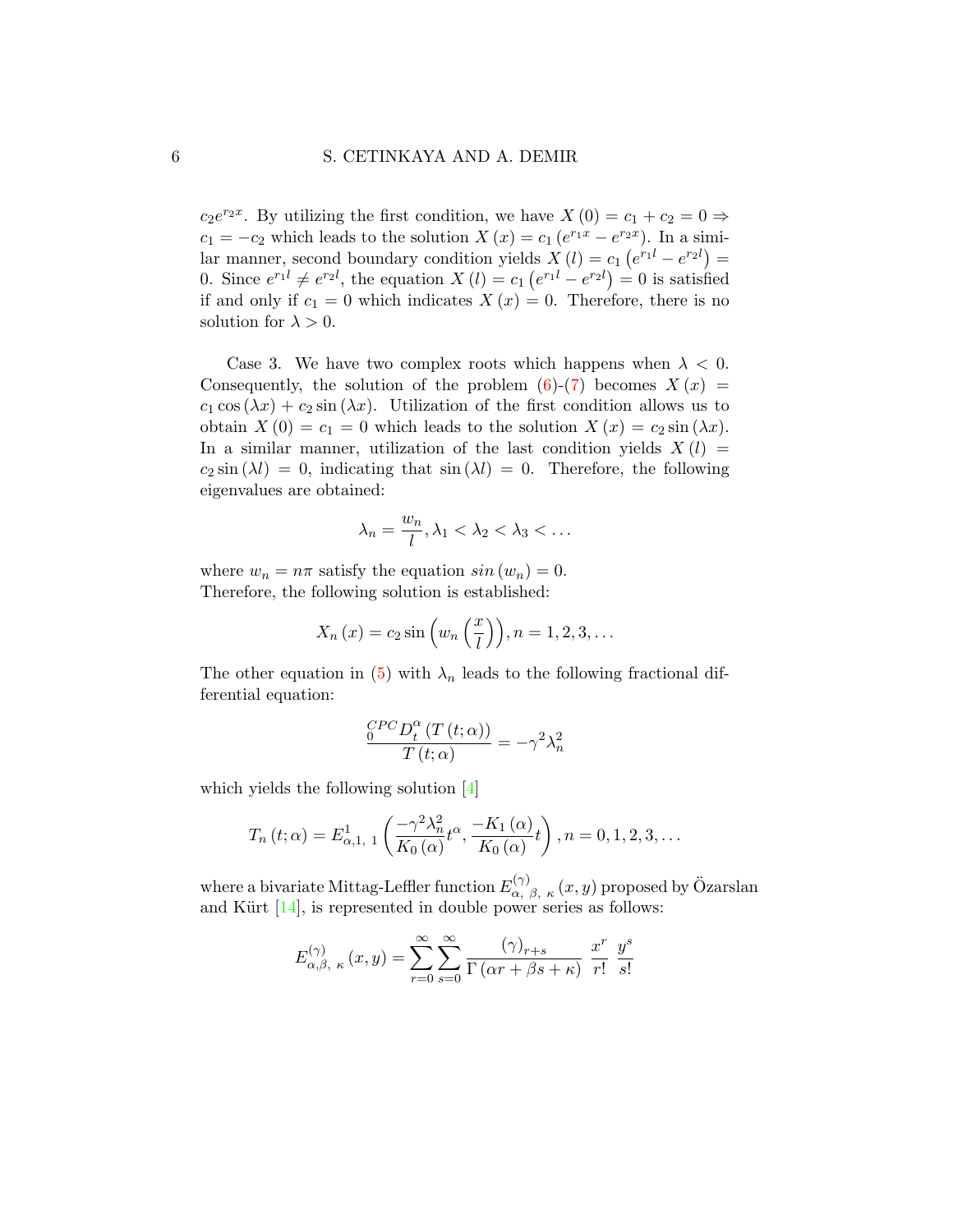where  $\alpha, \beta, \gamma \in \mathbb{C}$ ,  $Re(\alpha)$ ,  $Re(\beta)$ ,  $Re(\kappa) > 0$ . The solution for every eigenvalue  $\lambda_n$  is constructed as

$$
u_n(x,t;\alpha) = X_n(x) T_n(t;\alpha)
$$
  
=  $E_{\alpha,1,1}^1\left(\frac{-\gamma^2\lambda_n^2}{K_0(\alpha)}t^{\alpha}, \frac{-K_1(\alpha)}{K_0(\alpha)}t\right) \sin(w_n(\frac{x}{l})), n = 0, 1, 2, 3, ...$ 

which yields general solution as

$$
u(x,t;\alpha) = \sum_{n=0}^{\infty} A_n \sin\left(w_n\left(\frac{x}{l}\right)\right) E_{\alpha,1,\ 1}^1\left(\frac{-\gamma^2 \lambda_n^2}{K_0\left(\alpha\right)} t^{\alpha}, \frac{-K_1\left(\alpha\right)}{K_0\left(\alpha\right)} t\right). \tag{8}
$$

The convergence of the series in  $(8)$  is given in  $[4]$ .

Notice that this solution fulfills fractional differential equation and boundary conditions.

Making use of initial condition yields the following:

$$
u(x, 0) = f(x) = \sum_{n=0}^{\infty} A_n \sin \left( w_n \left( \frac{x}{l} \right) \right).
$$

By taking the inner product in  $L^2[0, l]$  into account,  $A_n$  for  $n = 0, 1, 2, 3, \ldots$ are acquired:

$$
A_n = \frac{2}{l} \int_0^l f(x) \sin \left( w_n \left( \frac{x}{l} \right) \right).
$$

The advantage of this method comparing with the homotopy method or other numerical methods is that exact solutions of the fractional differential equations are established by the SVM, while their approximate solutions are acquired by homotopy and other numerical methods. Although the SVM is a very common method to construct the solution of partial differential equations, applying it to fractional differential equations is not included in a vast number of studies in literature.

# 3 Illustrative Example

Let the following mathematical problem be considered:

<span id="page-6-0"></span>
$$
u_t(x,t) = u_{xx}(x,t), \n u(0,t) = u(1,t), \n u(x,0) = \sin(\pi x)
$$
\n(9)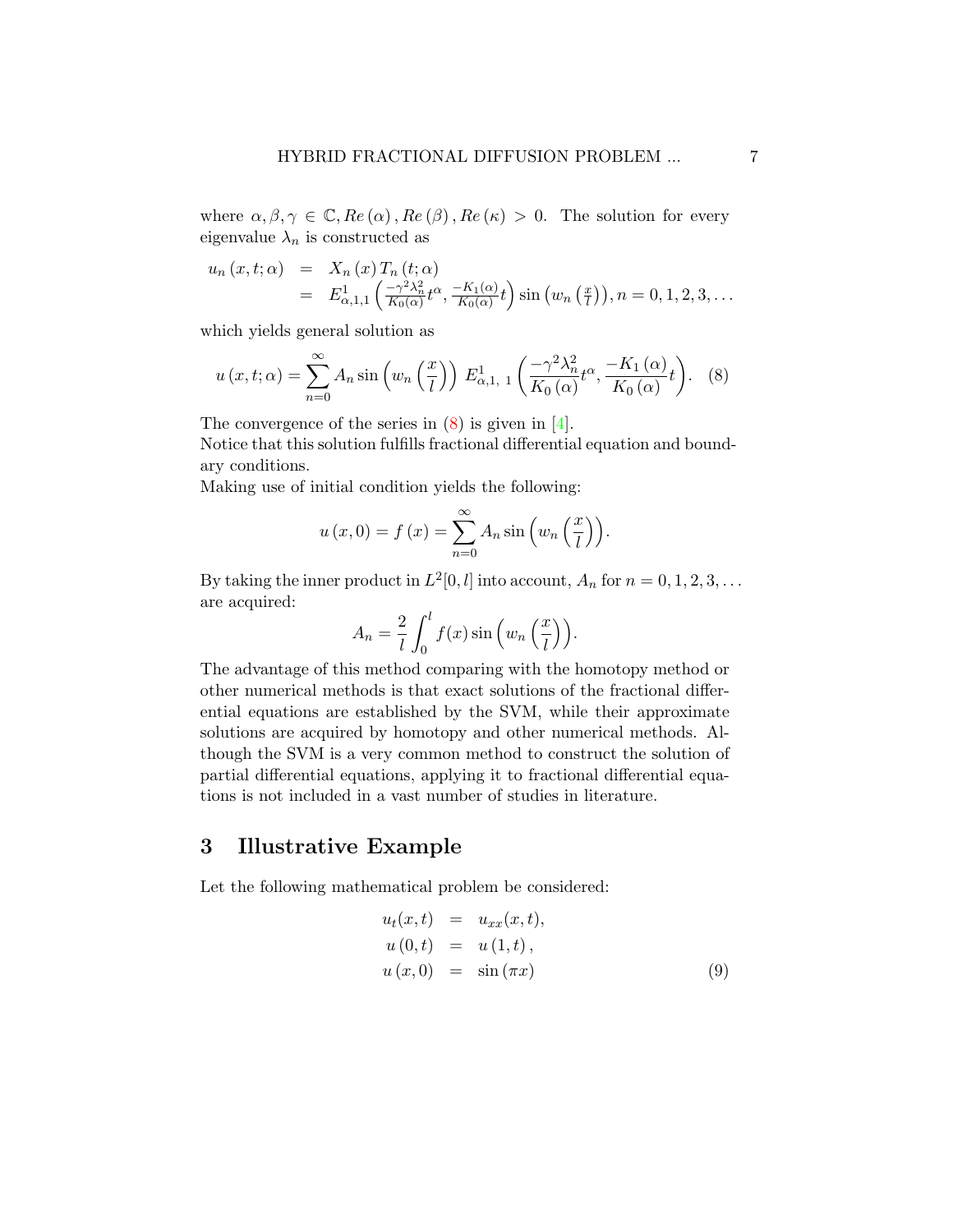whose solution is

<span id="page-7-1"></span>
$$
u(x,t) = \sin(\pi x)e^{-\pi^2 t}
$$

where  $0 \leq x \leq 1, 0 \leq t \leq T$ .

Let us consider the following fractional diffusion problem:

$$
{}_{0}^{CPC}D_{t}^{\alpha}u(x,t) = u_{xx}(x,t), \qquad (10)
$$

$$
u(0,t) = u(1,t), \t\t(11)
$$

$$
u(x,0) = \sin(\pi x) \tag{12}
$$

where  $0 < \alpha < 1, 0 \leq x \leq 1, 0 \leq t \leq T$ .

The method SVM yields the following equations:

<span id="page-7-0"></span>
$$
\frac{C^{PC}D_t^{\alpha}(T(t;\alpha))}{T(t;\alpha)} = \frac{X''(x)}{X(x)} = -\lambda^2.
$$
\n(13)

Taking the right hand side of equation [\(13\)](#page-7-0) and related boundary conditions [\(11\)](#page-7-1) into account yields:

<span id="page-7-2"></span>
$$
X''(x) + \lambda^2 X(x) = 0,
$$
\n<sup>(14)</sup>

$$
X(0) = X(1) = 0,\t(15)
$$

The solution of the problem  $(14)-(15)$  $(14)-(15)$  is obtained as

<span id="page-7-3"></span>
$$
X_n(x) = \sin(n\pi x), n = 1, 2, 3, ...
$$

The other equation [\(13\)](#page-7-0) for each eigenvalue  $\lambda_n$  leads to the following:

$$
\frac{{}_0^{CPC}D_t^{\alpha}(T(t;\alpha))}{T(t;\alpha)} = -\lambda^2
$$

which yields the following solution

$$
T_n(t; \alpha) = E_{\alpha, 1, 1}^1\left(\frac{-n^2 \pi^2}{K_0(\alpha)} t^{\alpha}, \frac{-K_1(\alpha)}{K_0(\alpha)} t\right), n = 0, 1, 2, 3, \dots
$$

Corresponding to  $\lambda_n$ , the following solution is obtained

$$
u_n(x,t;\alpha) = E_{\alpha,1,\,1}^1\left(\frac{-n^2\pi^2}{K_0(\alpha)}t^{\alpha},\frac{-K_1(\alpha)}{K_0(\alpha)}t\right)\sin(n\pi x), n = 0,1,2,3,\ldots
$$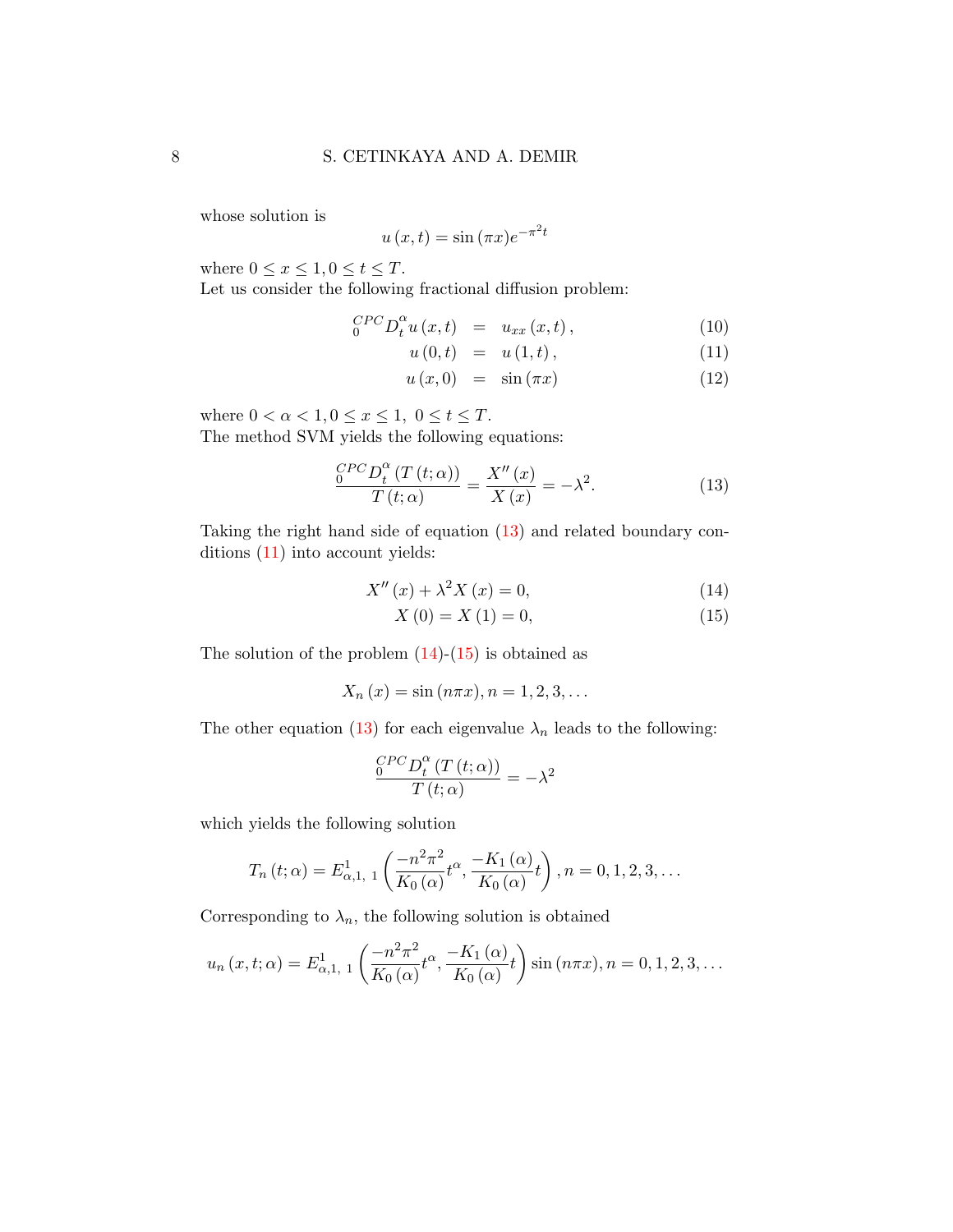Hence Superposition Principle leads to the following sum:

$$
u(x,t;\alpha) = \sum_{n=0}^{\infty} A_n \sin(n\pi x) E_{\alpha,1,1}^1\left(\frac{-n^2\pi^2}{K_0(\alpha)}t^{\alpha}, \frac{-K_1(\alpha)}{K_0(\alpha)}t\right).
$$

Utilizing initial condition  $(12)$  yields the following:

$$
u(x, 0) = \sum_{n=0}^{\infty} A_n \sin (n\pi x).
$$

Taking the inner product into account allows us to determine  $A_n$  for  $n = 0, 1, 2, 3, \ldots$  in the following form:

$$
A_n = 2 \int_0^1 \sin(\pi x) \sin(n\pi x) dx.
$$

For  $n \neq 1$ ,  $A_n = 0$ . For  $n = 1$ , we get

$$
A_1 = 2 \int_0^1 \sin^2{(\pi x)} dx = 1.
$$

Thus

$$
u(x,t;\alpha) = \sin(\pi x) E_{\alpha,1,1}^1\left(\frac{-\pi^2}{K_0(\alpha)}t^{\alpha}, \frac{-K_1(\alpha)}{K_0(\alpha)}t\right).
$$
 (16)

The accuracy of the obtained solution is checked by substituting  $\alpha = 1$ into  $(16)$  which yields the solution of  $(9)$ .

Particularly, the problem  $(10)-(12)$  $(10)-(12)$  have the following solution for the specific functions  $K_0$  and  $K_1$ :

Case 1: For  $K_0(\alpha) = \alpha, K_1(\alpha) = 1 - \alpha$ , the solution becomes

$$
u(x,t;\alpha) = \sin(\pi x) E_{\alpha,1,1}^1\left(\frac{-\pi^2}{\alpha}t^{\alpha}, \frac{\alpha-1}{\alpha}t\right).
$$

Case 2: For  $K_0(\alpha) = \alpha^2, K_1(\alpha) = 1 - \alpha^2$ , the solution becomes

$$
u(x,t;\alpha) = \sin(\pi x) E_{\alpha,1,1}^1\left(\frac{-\pi^2}{\alpha^2}t^{\alpha},\frac{\alpha^2-1}{\alpha^2}t\right).
$$

The graphics of solutions for Case 1, Case 2 and Problem [\(9\)](#page-6-0) in 2D are given in Fig[.1-](#page-9-0)[4](#page-10-0) for various values of  $\alpha$ .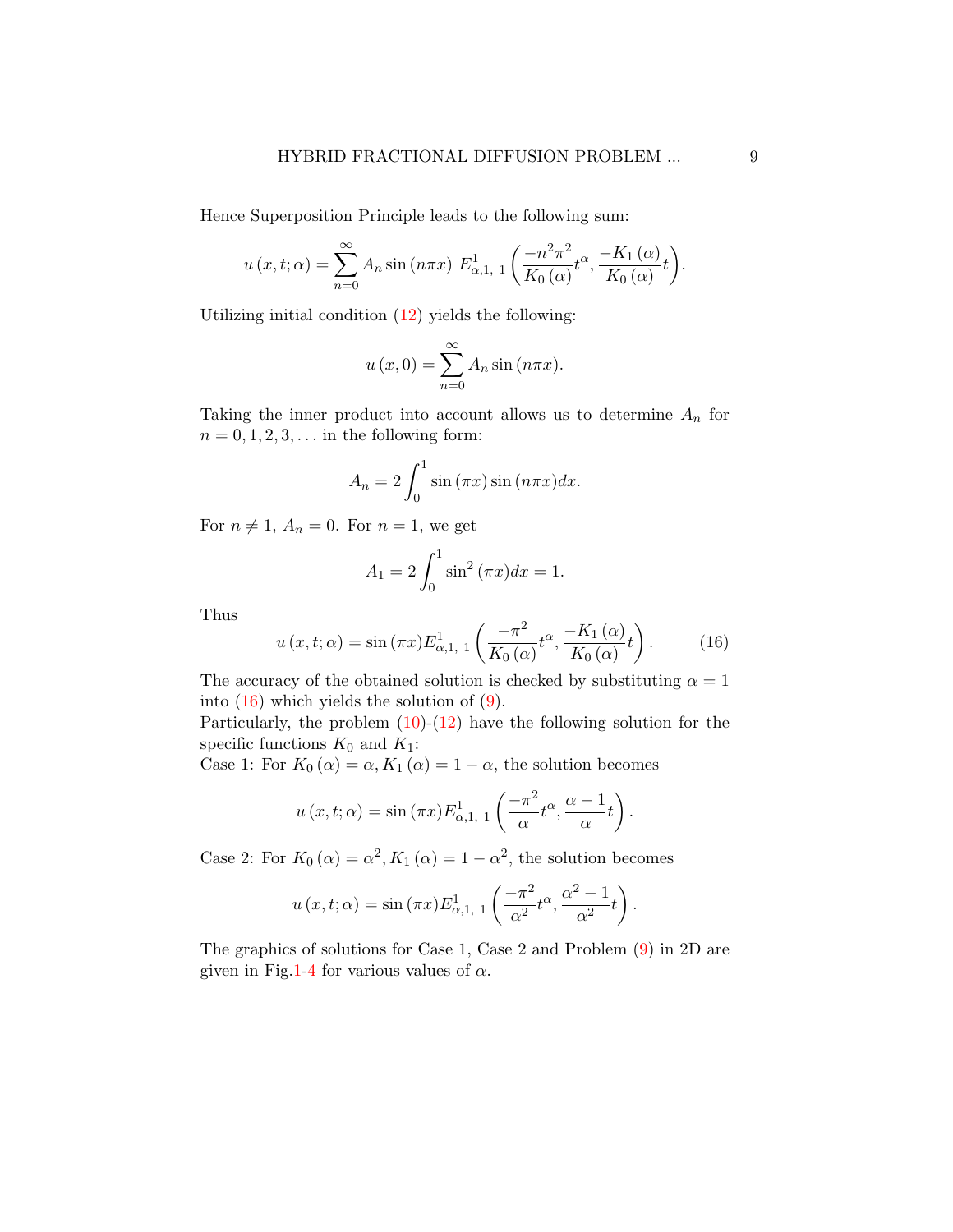<span id="page-9-0"></span>

Figure 1: The graphics of solutions for Example for different functions  $K_0(\alpha)$  and  $K_1(\alpha)$  in 2D at  $x = 0.1$  and for  $\alpha = 0.9$ .



Figure 2: The graphics of solutions for Example for different functions  $K_0(\alpha)$  and  $K_1(\alpha)$  in 2D at  $x = 0.1$  and for  $\alpha = 0.95$ .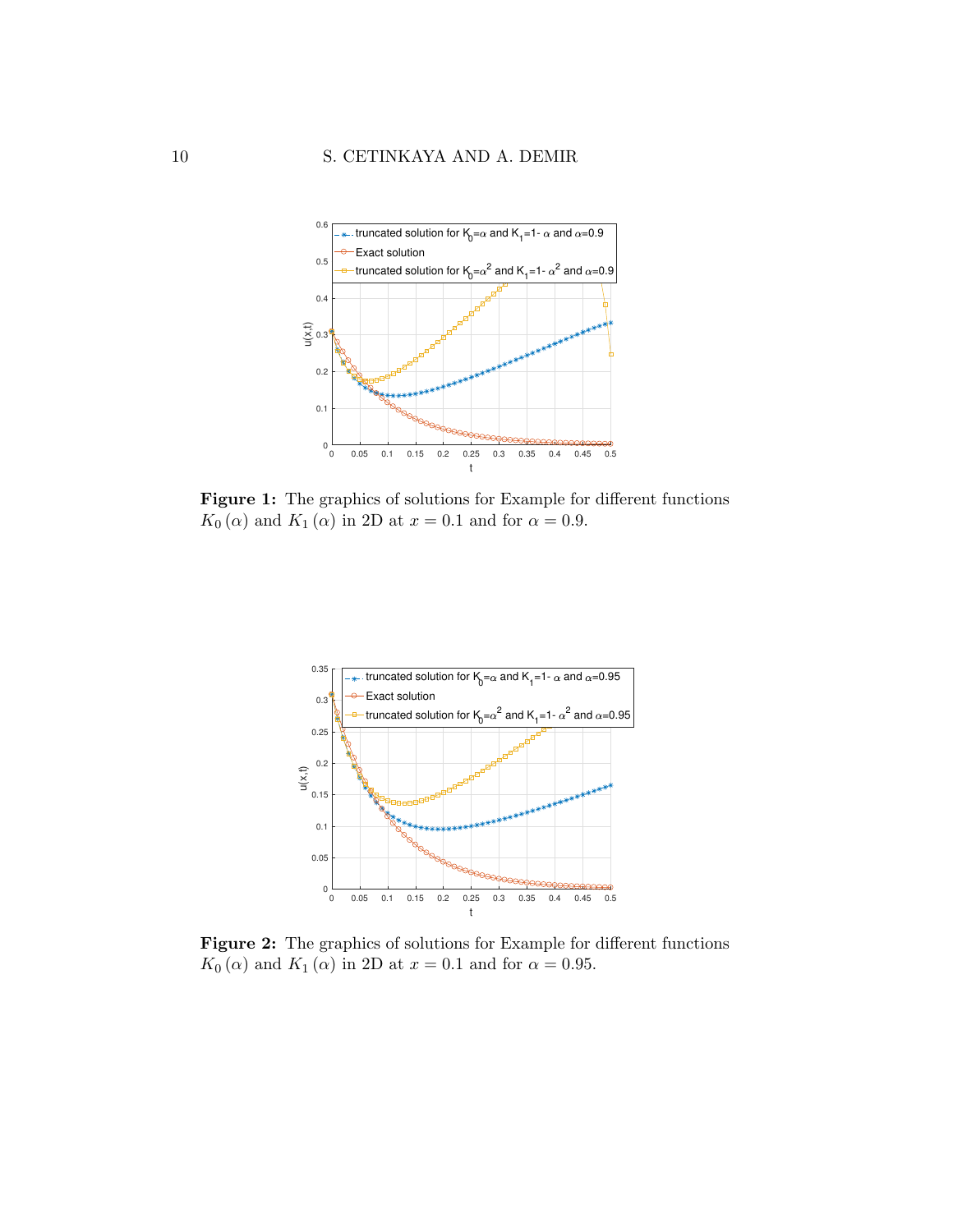

<span id="page-10-0"></span>Figure 3: The graphics of solutions for Example for different functions  $K_0(\alpha)$  and  $K_1(\alpha)$  in 2D at  $x = 0.1$  and for  $\alpha = 0.98$ .



Figure 4: The graphics of solutions for Example for different functions  $K_0(\alpha)$  and  $K_1(\alpha)$  in 2D at  $x = 0.1$  and for  $\alpha = 1$ .

Note that by truncated solution, we mean the approximate solution. It is clear from figures [1](#page-9-0)[-4](#page-10-0) that the solution of time fractional diffusion equation including the constant proportional Caputo hybrid derivative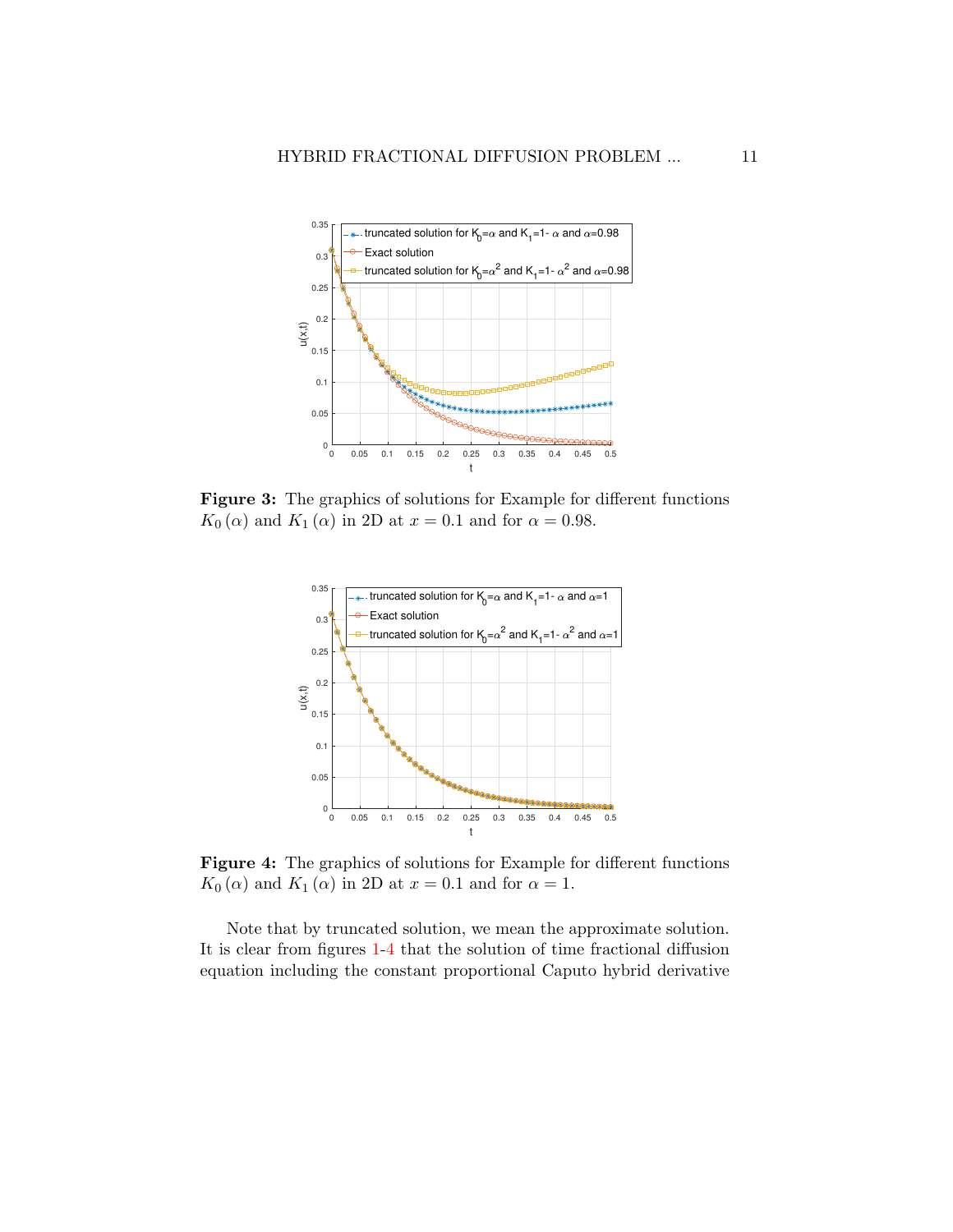operator  ${}^{CPC}_{0}D_{\alpha}^{-1} f(t)$  converges the solution of the integer order diffusion equation as  $\alpha$  tends to 1 faster than its solution including the constant proportional Caputo hybrid derivative operator  ${}_0^{CPC} D_{\alpha}^{2} f(t)$ . As a result, we conclude that the choice of the functions  $K_0(\alpha)$  and  $K_1(\alpha)$  in  ${}_0^{CPC}D_{\alpha}^{1}$   $f(t)$  are better than those in  ${}_0^{CPC}D_{\alpha}^{2}$   $f(t)$ . Moreover, the graphs of the solutions move away from the solution of the corresponding integer order differential equation, as the fractional order  $\alpha$  decreases away from 1.

## 4 Conclusion

The solution of the mathematical problem with the hybrid time fractional derivative is constructed by the SVM in terms of the bivariate Mittag-Leffler function. Besides, the accuracy of the solution is tested by taking  $\alpha = 1$  in the solution which yields the solution of the mathematical problem with ordinary derivative. As a result, the illustrative example indicates that the SVM plays an influential role in the construction of mathematical problems including fractional derivatives.

Based on the analytic solution, we reach the conclusion that diffusion processes decay over time until an initial condition is reached when  $\alpha$  is less than a certain value of  $\alpha$  for Case 1 but diffusion processes decay with time for all values of  $\alpha$  between 0 and 1 for Case 2. As  $\alpha$  tends to 0, the rate of decaying increases. This implies that in the mathematical model for diffusion of the matter which has a small diffusion rate, the value of  $\alpha$  must be close to 0. This model can account for various diffusion processes of diverse methods.

## References

- <span id="page-11-1"></span>[1] M. Ahmad, M.A. Imran, D. Baleanu and A.S. Alshomrani, Thermal analysis of magnetohydrodynamic viscous fluid with innovative fractional derivative, Thermal Science, 24(Supp. 1) (2020), 351-359
- <span id="page-11-0"></span>[2] M. I. Asjad,M.D. Ikram, R. Ali, D. Baleanu and A.S. Alshomrani, New analytical solutions of heat transfer flow of clay-water base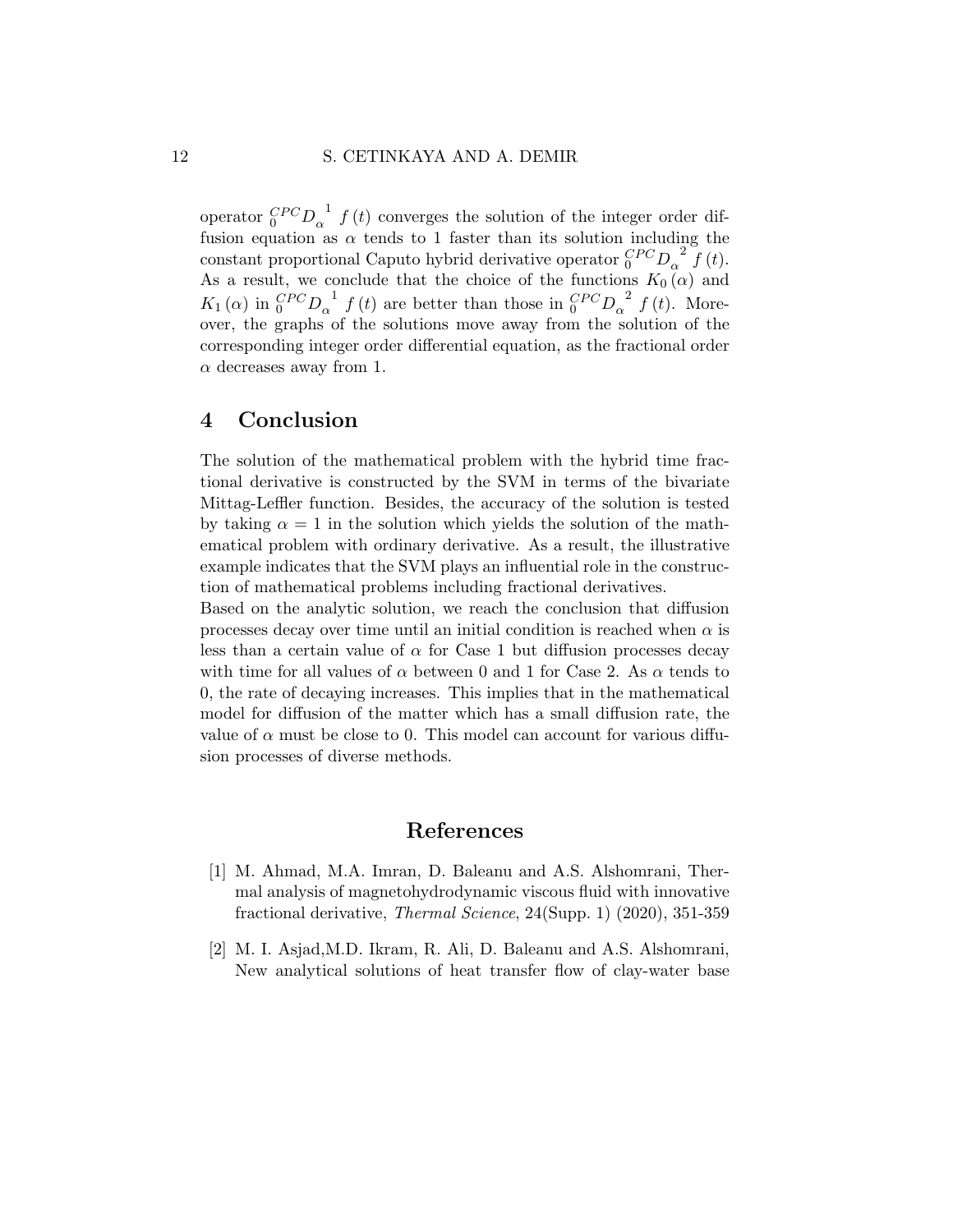nanoparticles with the application of novel hybrid fractional derivative, Thermal Science, 24 (Suppl. 1) (2020), 343-350.

- <span id="page-12-1"></span>[3] M. Aslam, R. Murtaza, H. Khan, D. Baleanu and A. Khan, Singular hybrid fractional differential systems, Authorea, (2020) DOI: 10.22541/au.158480068.83814487
- <span id="page-12-0"></span>[4] D. Baleanu, A. Fernandez and A. Akgul, On a Fractional Operator Combining Proportional and Classical Differintegrals, Mathematics, 8(360) (2020).
- <span id="page-12-2"></span>[5] J. Bisquert, Interpretation of a fractional diffusion equation with nonconserved probability density in terms of experimental systems with trapping or recombination, *Physical Review E*, 72 (2005), 011109.
- <span id="page-12-3"></span>[6] S. Cetinkaya, A. Demir and H. Kodal Sevindir, The analytic solution of initial boundary value problem including time-fractional diffusion equation, Facta Universitatis Ser. Math. Inform, 35(1) (2020), 243-252.
- <span id="page-12-4"></span>[7] S. Cetinkaya, and A. Demir, The Analytic Solution of Time-Space Fractional Diffusion Equation via New Inner Product with Weighted Function, Communications in Mathematics and Applications, 10(4) (2019), 865-873.
- <span id="page-12-5"></span>[8] S. Cetinkaya, A. Demir and H. Kodal Sevindir, The Analytic Solution of Initial Periodic Boundary Value Problem Including Sequential Time Fractional Diffusion Equation, Communications in Mathematics and Applications, 11(1) (2020), 173-179.
- <span id="page-12-6"></span>[9] S. Cetinkaya, and A. Demir, Time Fractional Diffusion Equation with Periodic Boundary Conditions, Konuralp Journal of Mathematics, 8(2) (2020), 337-342.
- <span id="page-12-7"></span>[10] S. Cetinkaya, and A. Demir, Sequential space fractional diffusion equation's solutions via new inner product, Asian-European Journal of Mathematics, (2020), Article ID: 2150121. doi: 10.1142/S1793557121501217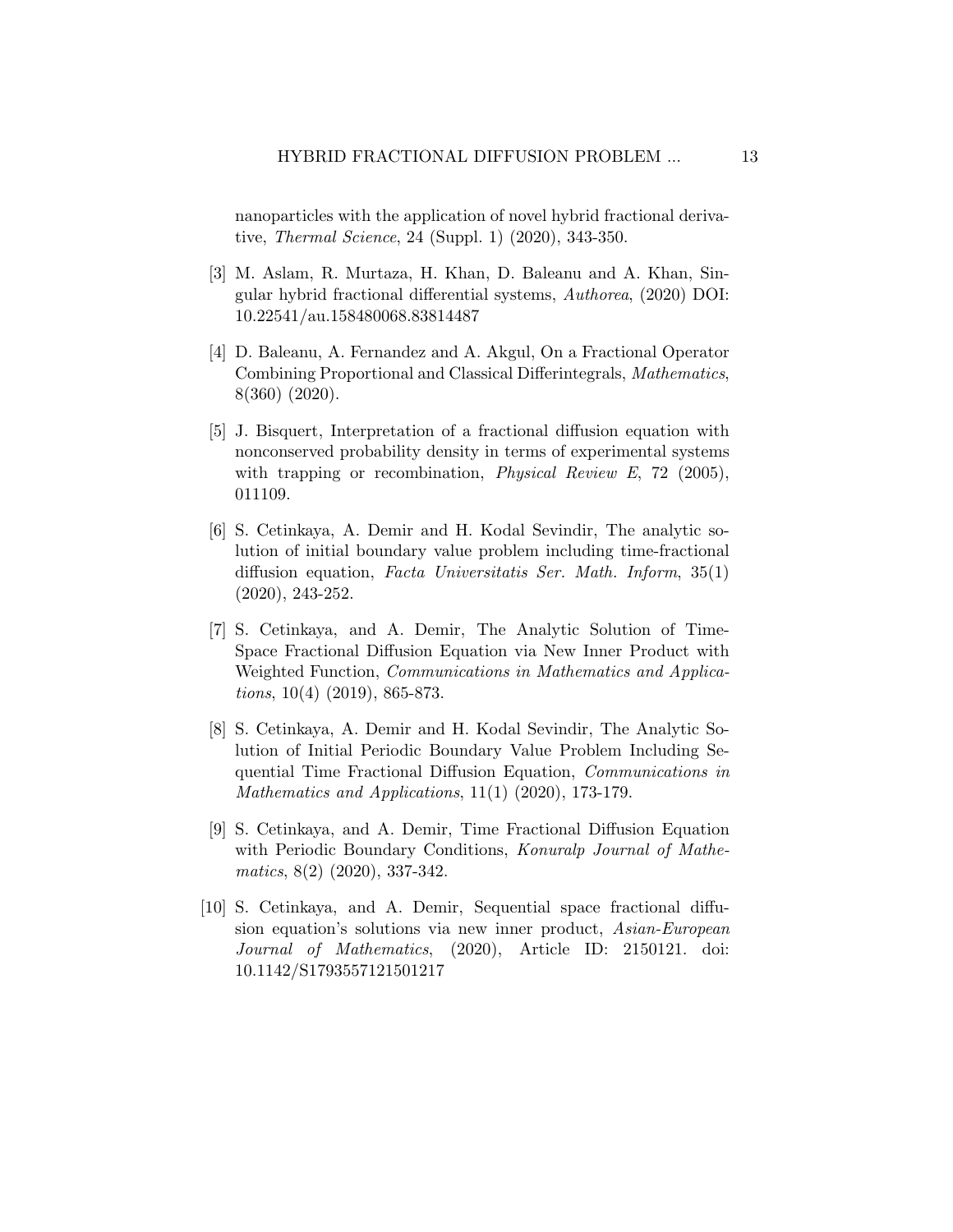- <span id="page-13-4"></span>[11] S. Cetinkaya, and A. Demir, Time Fractional Equation Including Non-homogenous Dirichlet Boundary Conditions, Sakarya University Journal of Science, 24(6) (2020), 1185-1190.
- <span id="page-13-5"></span>[12] S. Cetinkaya, and A. Demir, On the Solution of Bratu's Initial Value Problem in the Liouville-Caputo Sense by ARA Transform and Decomposition Method, Comptes rendus de l'Academie bulgare des Sciences, 74(12) (2021), 1729-1738.
- <span id="page-13-7"></span>[13] S. Cetinkaya, A. Demir and H. Kodal Sevindir, Solution of Space-Time-Fractional Problem by Shehu Variational Iteration Method, Advances in Mathematical Physics, 2021 (2021), Article ID 5528928.
- <span id="page-13-1"></span>[14] A. Fernandez, C. Kurt, and M.A. Ozarslan, A naturally emerging bivariate Mittag-Leffler function and associated fractionalcalculus operators, Computational and Applied Mathematics, 39(200) (2020).
- <span id="page-13-2"></span>[15] R.W. Ibrahim, and D. Baleanu, On quantum hybrid fractional conformable differential and integral operators in a complex domain, Revista de la Real Academia de Ciencias Exactas, Físicas y Naturales. Serie A. Matemáticas,  $115(31)$  (2021).
- <span id="page-13-3"></span>[16] S. Islam, Md. Nur Alam, Md. Fayz Al-Asad and C. Tunc, An analytical technique for solving new computational solutions of the modified Zakharov-Kuznetsov equation arising in electrical engineering, Journal of Applied and Computational Mechanics, 7(2) (2021), 715- 726.
- <span id="page-13-0"></span>[17] A.A. Kilbas, H.M. Srivastava, J.J. Trujıllo, Theory and Applications of Fractional Differential Equations, Elsevier, (2006).
- <span id="page-13-6"></span>[18] H. Kodal Sevindir, S. Cetinkaya, A. Demir, On Effects of a New Method for Fractional Initial Value Problems, Advances in Mathematical Physics, 2021 (2021), Article ID 7606442.
- <span id="page-13-8"></span>[19] M. Naber, Distributed order fractional sub-diffusion, Fractals, 12(1) (2004), 23-32.